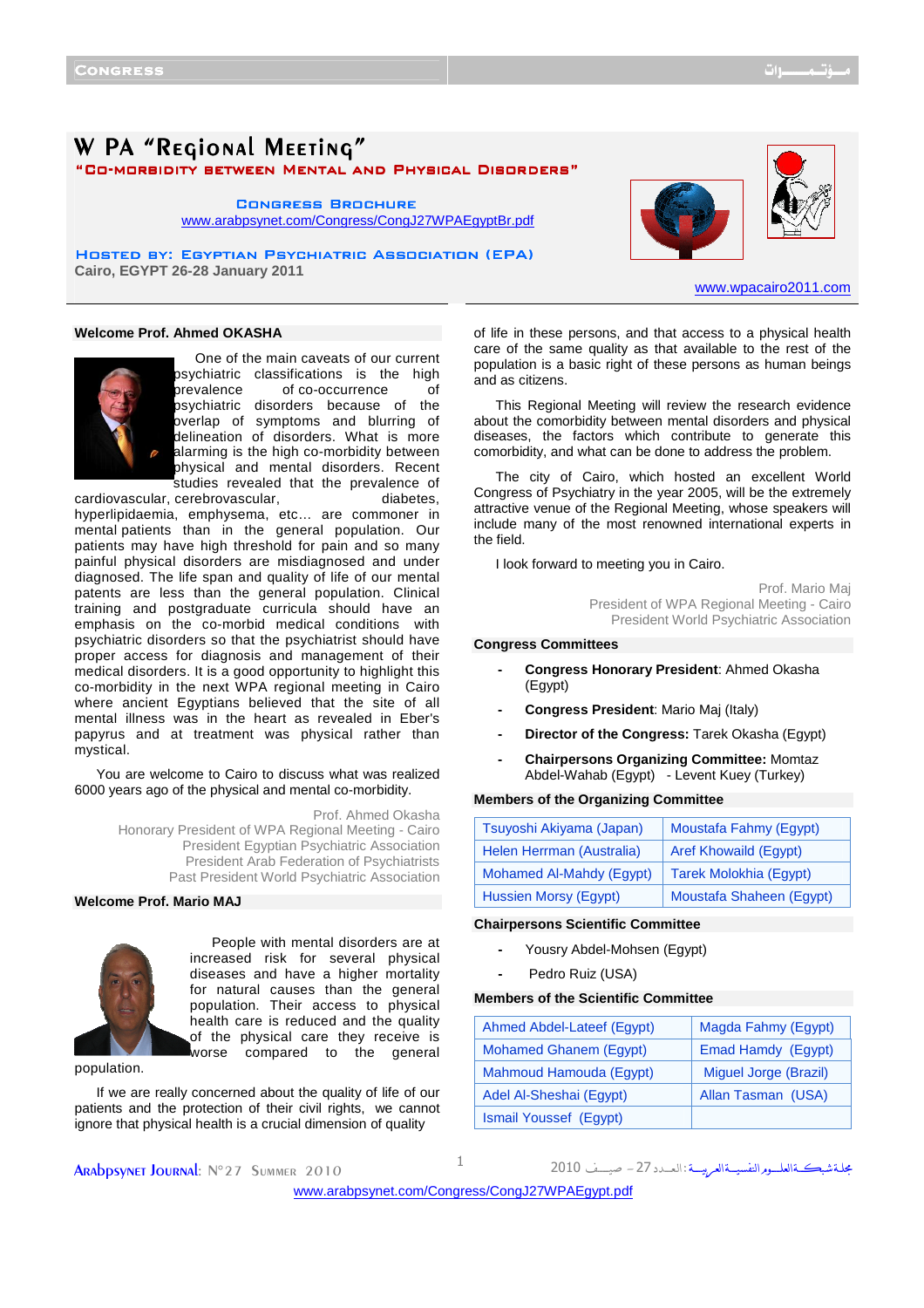| Joseph Adeyemi (Nigeria)                | Juan Mezzich (USA)             |
|-----------------------------------------|--------------------------------|
| Charles Baddoura (Lebanon)              | E. Mohandas (India)            |
| Peter Berner (France)                   | Alberto Monchablon (Argentina) |
| Haroon Chaudhry (Pakistan)              | Driss Moussaoui (Morocco)      |
| Rodrigo Cordoba (Colombia)              | Sartorius Norman (Switzerland) |
| Jorge Alberto Costa e Silva<br>(Brazil) | Pierre Pichot (France)         |
| John Cox (UK)                           | Jiri Raboch (Czech Republic)   |

| Fabrizio Delgado (Ecuador)        | Solomon Rataemane (South<br>Africa) |
|-----------------------------------|-------------------------------------|
| Julian Freidin (Australia)        | Michelle B. Riba (USA)              |
| <b>Wolfgang Gaebel (Germany)</b>  | Luis Risco (Chile)                  |
| Linda Gask (UK)                   | Mauricio Sanchez (Nicaragua)        |
| Ahmed Jalili (Iran)               | Fini Schulsinger (Denmark)          |
| Dusica Lecic-Tosevski<br>(Serbia) | Naotaka Shinfuku (Japan)            |
| Felice Lieh-Mak (China)           | Armen Soghoyan (Armenia)            |
| Juan Lopez-Ibor (Spain)           | Raymond Tempier (Canada)            |

## **Congress Program at a Glance**

## **Wednesday 26 January 2011**

| <b>TIME</b> | HALL (A)                | HALL (B)            | HALL (C)                |
|-------------|-------------------------|---------------------|-------------------------|
| 09.00-10.00 | <b>OPENING CEREMONY</b> |                     |                         |
| 10.00-11.00 | 2 KEY LECTURES (1)      |                     | WORKSHOPS (1a)          |
| 11.00-11.30 |                         | <b>COFFEE BREAK</b> |                         |
| 11.30-01.00 | SESSION (1)             | FORUM (1)           | <b>WORKSHOPS (1b)</b>   |
| 01.00-02.30 | SESSION (2)             | DEBATE (1)          | <b>WORKSHOPS (1c)</b>   |
| 02.30-03.30 |                         | <b>LUNCH TIME</b>   |                         |
| 03.30-04.30 | 2 KEY LECTURES (2)      |                     | <b>NEW RESEARCH (1)</b> |
| 04.30-06.00 | SESSION (3)             | FORUM (2)           | <b>NEW RESEARCH (2)</b> |

## **Thursday 27 January 2011**

| <b>TIME</b> | Hall (A)                   | Hall $(B)$                  | Hall $(C)$              |
|-------------|----------------------------|-----------------------------|-------------------------|
| 08.30-10.00 | <b>SESSION (4)</b>         | <b>MEET THE EXPERT (1)</b>  | <b>WORKSHOPS (2a)</b>   |
| 10.00-11.00 | 2 KEY LECTURES (3)         |                             |                         |
| 11.00-11.30 |                            | <b>COFFEE BREAK</b>         |                         |
| 11.30-01.00 | <b>SESSION (5)</b>         | FORUM (3)                   | <b>WORKSHOPS (2b)</b>   |
| 01.00-02.30 | <b>SESSION (6)</b>         | <b>PANEL DISCUSSION (1)</b> | <b>NEW RESEARCH (3)</b> |
| 02.30-03.30 |                            | <b>LUNCH TIME</b>           |                         |
| 03.30-04.30 | 2 KEY LECTURES (4)         |                             | <b>NEW RESEARCH (4)</b> |
| 04.30-06.00 | SESSION (7)                | DEBATE (2)                  | MEET THE EXPERT (2)     |
| 06.30-08.30 | <b>Satellite Symposium</b> |                             |                         |

## **Friday 28 January 2011**

| <b>TIME</b> | Hall $(A)$  | Hall $(B)$                             | Hall $(C)$           |  |
|-------------|-------------|----------------------------------------|----------------------|--|
| 08.30-10.00 | SESSION (8) | NEW RESEARCH (5)                       |                      |  |
| 10.00-11.30 | SESSION (9) | Round Table (1)                        | <b>WORKSHOPS (3)</b> |  |
| 11.30-12.00 |             | <b>COFFEE BREAK</b><br>(Friday Prayer) |                      |  |

**ARAbpsynet Journal:** N° 27 Summer 2010 2

<www.arabpsynet.com/Congress/CongJ27WPAEgypt.pdf>

مجلة شبكةالعلــوم النفسيــةالعريســة : ال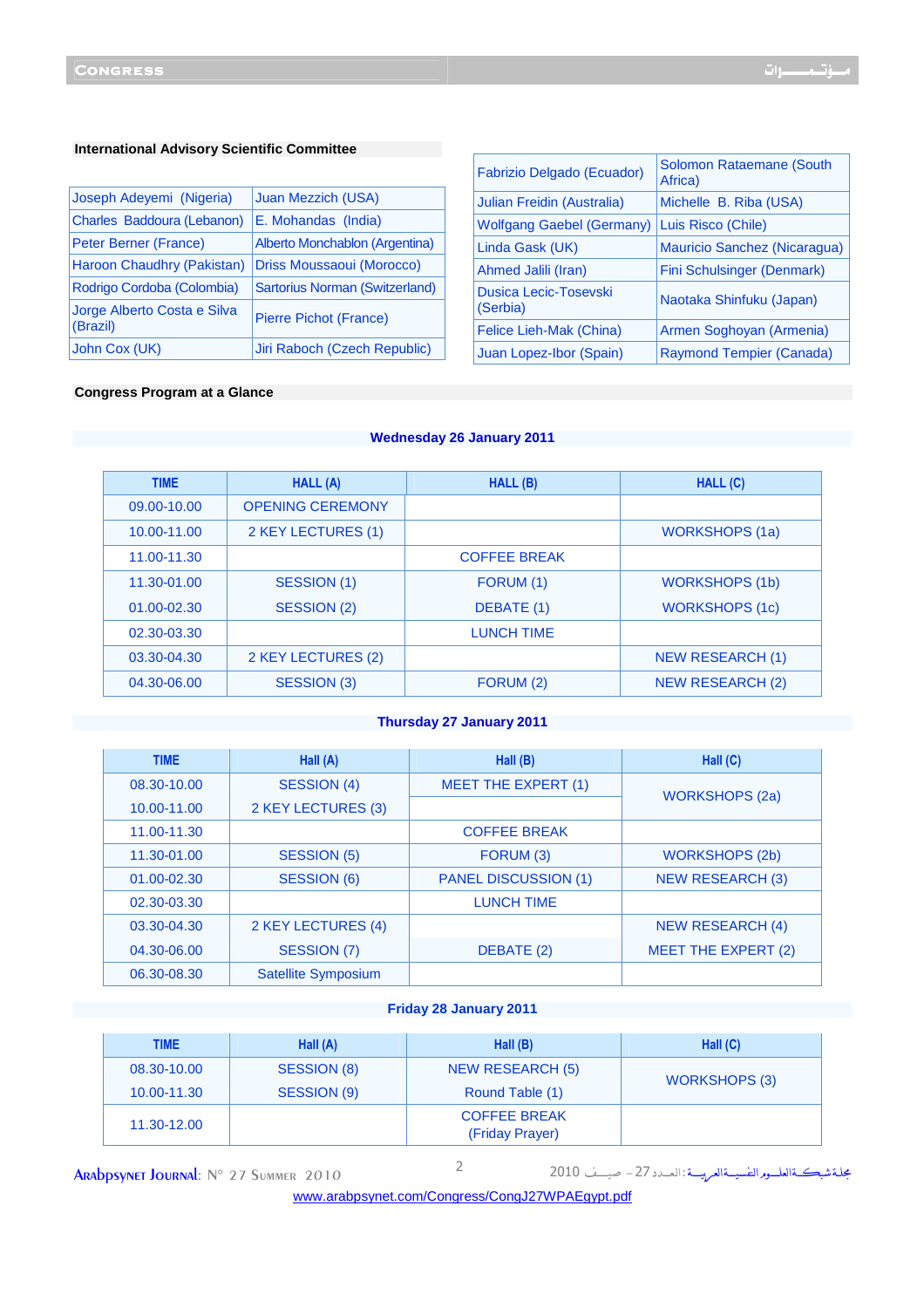### **Topics for Scientific Submission:**

- Co-morbidity between mental and physical disorders
- Medicine in psychiatric education
- Psychiatry in medical education
- Medical disorders in Psychiatric patients
- Emotional disorders
- Anxiety disorders
- Mood disorders
- Internalizing and externalizing disorders in children
- Dermentia
- Somatoform disorders
- Dual diagnosis in substance abuse
- Biological psychiatry
- Genetics in psychiatry
- Consultation-liaison psychiatry
- Pharmacotherapy
- Psychosocial therapy
- Somatic therapies
- Diagnosis and classification
- Ethics and psychiatry
- Forensic psychiatry
- Trans-cultural psychiatry
- Disasters and mental health
- Mental health services

### **Audio Visual Aids :**

Data show, overhead projectors, audio visual and video projectors will be provided during the scientific sessions.

#### **Scientific Program Format:**

#### **Key Note Lectures:**

The highlight issues related to the overall theme will be presented by distinguished national and international speakers for 30 minuets each**.** 

## **Symposia :**

4 to 5 speakers on specific topics that last 90 minutes , each for 20 minutes

#### **New Research :**

Presentation should be 20 minutes and will be followed by discussion.

#### **Poster Session:**

Participants will display their work in the Exhibit Hall<br>ing the conference followed by during the conference followed by sessions for poster discussion. The poster board surface will be 70 cm wide by 100 cms height. Illustrations and typed material must be read from a distance of at least 100 cms.

#### **Satellite Symposia:**

Scientific associations or commercial firms interested in organizing satellite symposia are cordially invited to submit their programs. Each symposium is 90 minutes

- **Meet the Expert**
- **Forum**
- **Debate**

**Abstract Submission**

## **Instruction for preparation of abstracts** :

1. The abstract title (in capital letters)

2. The name of the speaker who will present the paper should be underlined.

3. Abstracts should clearly typewrite on the form enclosed. Text should be typed in double

 spaced format within the frame indicated and should not exceed 200 words.

4. Abstracts are concise description of the specific purpose, content, methodology, results and importance of the proposed presentation. Please include a concluding statement to provide a strong summary of the abstract. Abstracts must include the following information

i. Objectives: Questions addressed by the study

ii. Method: Design of the study, setting, patients, intervention (if any), and main

outcome measures

iii. Results: Key findings, and Conclusions

iv. Figures, tables and other illustrations should not be included in the abstract.

5. Abstract will not be accepted unless they are submitted according to the rules, instructions

and format described

6. Completed abstract form must be sent to the Congress Secretariat before: 1<sup>st</sup> Nov. 2010

7. Authors will be notified in writing whether or not their abstract has been approved by the

Scientific Advisory Committee

8. Once an abstract has been approved, the presenting author must register for the Congress

9. Instructions for poster presentations will be made available with notices of acceptance

10.All abstracts accepted for presentation at the congress will be published, in the congress abstract book.

 Suggestions for any scientific activity and abstracts of papers and poster should be sent to :

Prof. Afaf Hamed Khalil: profkhafaf@yahoo.com

abstract@wpacairo2011.com

• Send to Fax : +(202) 29 200 908

If you wish to submit your abstract this way, please send an email message to both the emails presented above.

#### **To submit by web :**

You can fill the submission form online. Just fill all the fields in the form below and press "Send". Your abstract will be automatically sent on the following formats not exceeding 250 words :

مجلة شبكةالعلــوم النفسيــةالعربيـــة : ال

**Workshop**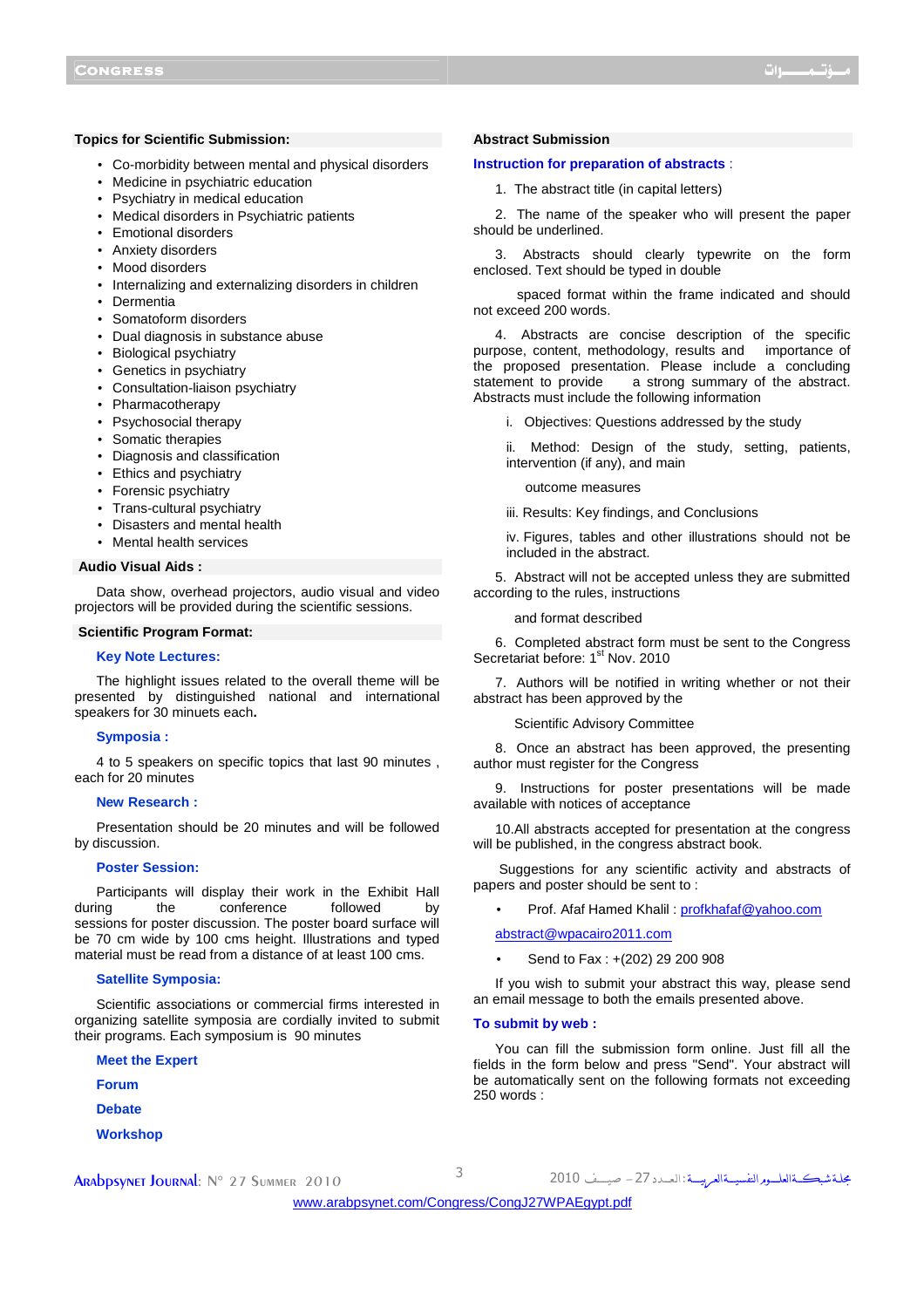| Abstract Type:                                                 | R6                                             |
|----------------------------------------------------------------|------------------------------------------------|
| O<br>Abstract of a Symposium                                   | Re                                             |
| U<br>Abstract of work shop                                     | G۱                                             |
| u<br>Abstract of new research<br>Title:                        | ca<br>re                                       |
|                                                                |                                                |
| Authors:                                                       | P                                              |
| Presenter:                                                     | C<br>P                                         |
| Institute:                                                     | ir<br>P                                        |
|                                                                | ir<br>P                                        |
| Address:                                                       | C                                              |
| Tel. No.:                                                      | A<br>T                                         |
| City Code<br>Country Code I<br>Tel No<br>Fax No.:              | <u>Bc</u>                                      |
| City Code <sup>l</sup><br>Fax No<br>Country Code<br>Cell. No.: | $*$ F<br>$\underline{\mathsf{w}}$<br><u>pc</u> |
| Mobile No<br>Country Code<br>Email:                            | Tł                                             |
|                                                                |                                                |
| Presentation preference :                                      |                                                |
| Poster<br>Oral<br>Audiovisual aids needed :                    | R                                              |
| О<br>U<br>Slide<br>Data show<br>Transparencies<br>Abstract:    |                                                |
|                                                                | Pa                                             |
|                                                                | <b>CI</b>                                      |
|                                                                |                                                |
|                                                                |                                                |
| $\left\  \cdot \right\ $                                       |                                                |
| Literature references:                                         |                                                |
| 1.                                                             |                                                |
| 2.                                                             |                                                |
| 3.                                                             |                                                |
| Send<br>Reset                                                  | on                                             |
|                                                                |                                                |

#### **Registration**

#### **Registration on-line:**

• Registration is divided into Individual Registration, roup Registration, Accompanied Registration; please select arefully and fill in completely according to the registration quirements.

| <b>Registration type (outside</b><br>Egypt)         | <b>Before</b><br>30/09/2010 | <b>After</b><br>30/09/2010 |
|-----------------------------------------------------|-----------------------------|----------------------------|
| Participation from high income<br>countries         | 450 Euro                    | 500 Euro                   |
| Participation from upper-middle<br>income countries | 400 Euro                    | 450 Euro                   |
| Participation from lower-middle<br>income countries | <b>300 Euro</b>             | <b>350 Euro</b>            |
| Participation from lower income<br>countries        | 200 Euro                    | 250 Euro                   |
| <b>Accompanying persons</b>                         | 150 Euro                    | 200 Euro                   |
| <b>Trainees or Students</b>                         | 150 Euro                    | 200 Euro                   |

ook Now: www.wpacairo2011.com/indv/indv.htm

## Please refer to *List of Countries*

www.wpacairo2011.com/Registration/List%20of%20Countries. pdf

#### **The fees for participants includes**

- Access to the Opening Ceremony
- Access to the scientific sessions
- Access to the exhibition
- The bag with the congress materials
- lunches
	- Coffee breaks

## **Registration fees for accompanying persons includes:**

- Admission to Opening Ceremony
- Access to the scientific sessions
- **lunches**
- Coffee breaks

## **Paying and Cancellation Policy**

• After the success of receiving fees from the bank, organizers confirm the registration.

## **ME Certificate**

• The Faculty of Medicine, Ain Shams University and the Institute of Psychiatry CME council accredited this meeting according to the following schedule format:

| <b>Plenary Lecture</b>                                   | One hour / lecture              |  |
|----------------------------------------------------------|---------------------------------|--|
| <b>Key lecture</b>                                       | One hour                        |  |
| <b>Satellite Symposium</b>                               | One and half hour /<br>function |  |
| Forum, debate, panel discussion<br>symposia, round table | One hour / function             |  |
| Workshops, training courses                              | Half hour / function            |  |
| Maximum accredited hours                                 | 22 hours                        |  |
| Harrista peachtra cracia OME OcalificateO                |                                 |  |

# **How to receive your CME Certificate?**

# 1- complete the CME diary form

 2- You will receive your personalized CME certificate return to the completion of the evaluation form.

### **CME award Booth**

Located at the registration desk

مجلة شبڪــةالعلـــوم النفسيــةالعـرييـــة : ال

<www.arabpsynet.com/Congress/CongJ27WPAEgypt.pdf>